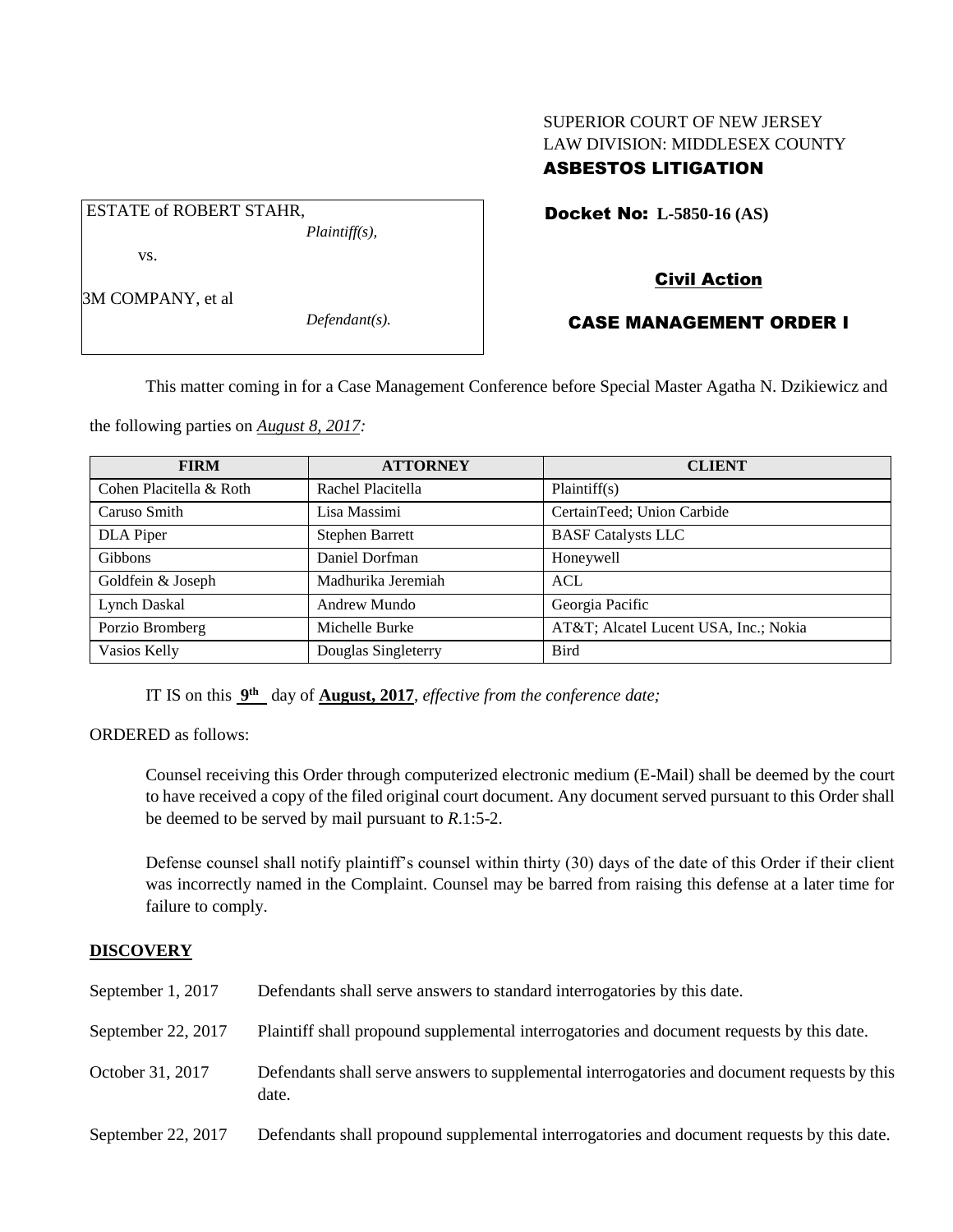| October 31, 2017  | Plaintiff shall serve answers to supplemental interrogatories and document requests by this<br>date.                                                                                                        |
|-------------------|-------------------------------------------------------------------------------------------------------------------------------------------------------------------------------------------------------------|
| November 30, 2017 | Fact discovery, including depositions, shall be completed by this date. Plaintiff's counsel shall<br>contact the Special Master within one week of this deadline if all fact discovery is not<br>completed. |
|                   | $\sim$ $\sim$ $\sim$ $\sim$ $\sim$ $\sim$ $\sim$                                                                                                                                                            |

November 30, 2017 Depositions of corporate representatives shall be completed by this date.

### **EARLY SETTLEMENT**

December 15, 2017 Settlement demands shall be served on all counsel and the Special Master by this date.

### **SUMMARY JUDGMENT MOTION PRACTICE**

| December 15, 2017 |  |  | Plaintiff's counsel shall advise, in writing, of intent not to oppose motions by this date. |
|-------------------|--|--|---------------------------------------------------------------------------------------------|
|-------------------|--|--|---------------------------------------------------------------------------------------------|

- January 5, 2018 Summary judgment motions shall be filed no later than this date.
- February 2, 2018 Last return date for summary judgment motions.

#### **MEDICAL DEFENSE**

| January 19, 2018 | Plaintiff shall serve medical expert reports by this date.                                                                                                                                                                                               |
|------------------|----------------------------------------------------------------------------------------------------------------------------------------------------------------------------------------------------------------------------------------------------------|
| January 19, 2018 | Upon request by defense counsel, plaintiff is to arrange for the transfer of pathology specimens<br>and x-rays, if any, by this date.                                                                                                                    |
| April 20, 2018   | Defendants shall identify its medical experts and serve medical reports, if any, by this date. In<br>addition, defendants shall notify plaintiff's counsel (as well as all counsel of record) of a<br>joinder in an expert medical defense by this date. |

### **LIABILITY EXPERT REPORTS**

| March 2, 2018  | Plaintiff shall identify its liability experts and serve liability expert reports or a certified expert<br>statement by this date or waive any opportunity to rely on liability expert testimony. |
|----------------|---------------------------------------------------------------------------------------------------------------------------------------------------------------------------------------------------|
| April 20, 2018 | Defendants shall identify its liability experts and serve liability expert reports, if any, by this<br>date or waive any opportunity to rely on liability expert testimony.                       |

#### **EXPERT DEPOSITIONS**

May 18, 2018 Expert depositions shall be completed by this date. To the extent that plaintiff and defendant generic experts have been deposed before, the parties seeking that deposition in this case must file an application before the Special Master and demonstrate the necessity for that deposition. To the extent possible, documents requested in a deposition notice directed to an expert shall be produced three days in advance of the expert deposition. The expert shall not be required to produce documents that are readily accessible in the public domain.

 $\_$  ,  $\_$  ,  $\_$  ,  $\_$  ,  $\_$  ,  $\_$  ,  $\_$  ,  $\_$  ,  $\_$  ,  $\_$  ,  $\_$  ,  $\_$  ,  $\_$  ,  $\_$  ,  $\_$  ,  $\_$  ,  $\_$  ,  $\_$  ,  $\_$  ,  $\_$  ,  $\_$  ,  $\_$  ,  $\_$  ,  $\_$  ,  $\_$  ,  $\_$  ,  $\_$  ,  $\_$  ,  $\_$  ,  $\_$  ,  $\_$  ,  $\_$  ,  $\_$  ,  $\_$  ,  $\_$  ,  $\_$  ,  $\_$  ,